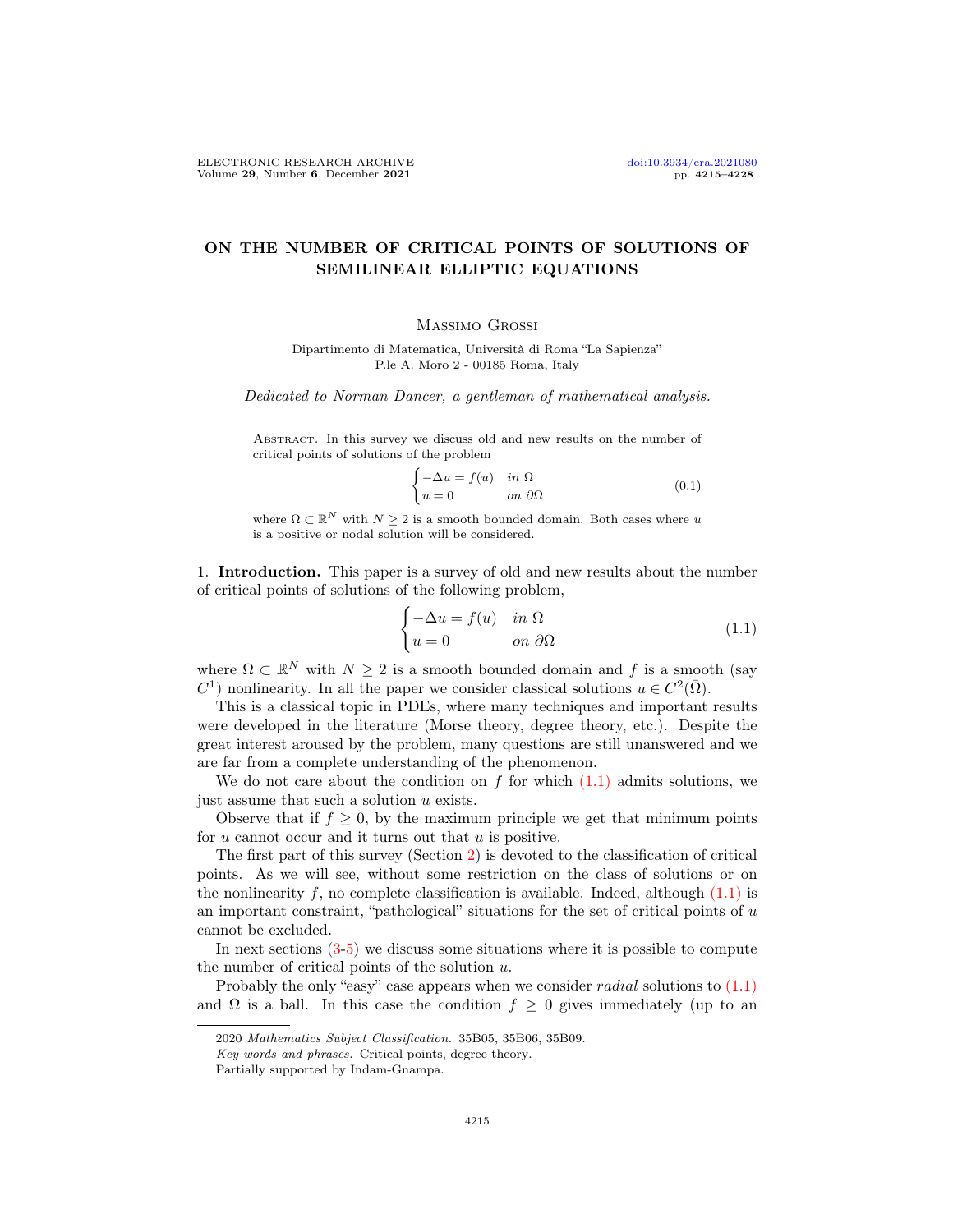integration) that the solution is positive and strictly radially decreasing and so the uniqueness of the critical point of u follows (of course its maximum).

For a general domain  $\Omega$  the situation becomes much more delicate. It is well known that this problem is strictly related to topological and geometrical properties of the domain.

A first relationship is clearly highlighted in the following beautiful Poincaré-Hopf Theorem which we state in the particular case where  $\Omega$  is a bounded smooth domain of  $\mathbb{R}^N$ . Here and in the rest of the paper  $B(y, r)$  denote the ball centered at y and radius r and  $deg(v, B(x, \delta), 0)$  the classical Brouwer degree of a vector field v.

**Theorem A** (Poincaré-Hopf Theorem). Let  $\Omega \subset \mathbb{R}^N$ ,  $N \geq 2$ , be a smooth bounded domain. Let v be a vector field on  $\Omega$  with isolated zeroes  $x_1, \ldots, x_k$  and such that  $v(x) \cdot \nu(x) < 0$  for any  $x \in \partial\Omega$  (here  $\nu$  is the outward normal vector to  $\partial\Omega$ ). Then we have the formula

<span id="page-1-0"></span>
$$
\sum_{i=1}^{k} index_{x_i}(v) = (-1)^N \chi(\Omega),
$$
\n(1.2)

where  $index_x(v) = deg(v, B(x, \delta), 0)$  with small fixed  $\delta > 0$  and  $\chi(\Omega)$  is the Euler characteristic of  $\Omega$ .

Choosing  $v = \nabla u$  in Theorem A we get a beautiful link between an *analytic* problem (to compute the number of critical points of  $u$ ) and a topological invariant (the Euler characteristic of  $\Omega$ ).

If u is a solution to  $(1.1)$  we can try to get by  $(1.2)$  more precise information about the number (and the type) of its critical point. For example it is interesting to understand when the number  $k$  in  $(1.2)$  is the lowest possible compatible with the Euler characteristic of  $\Omega$ . This leads us to consider different situations depending on the topology of  $\Omega$ . In Section [3](#page-4-0) we start to consider *contractible* domains  $\Omega$ .

Historically this is the first case that has been studied. In particular, if  $\Omega$  is convex then  $\chi(\Omega) = 1$  in [\(1.2\)](#page-1-0) and the uniqueness of the critical point ( $k = 1$  in  $(1.2)$ ) of u is expected. If we add the symmetry hypothesis to  $\Omega$ , an optimal answer to this question is given by the fundamental result by Gidas, Ni and Nirenberg [\[18\]](#page-12-0).

Theorem 1.1 (Gidas, Ni, Nirenberg). Let  $\Omega \subset \mathbb{R}^n$  a bounded, smooth domain which is symmetric with respect to the plane  $x_i = 0$  for any  $i = 1, ..., n$  and convex in the  $x_i$  direction for  $i = 1, ..., n$ . Suppose that u is a positive solution to [\(1.1\)](#page-0-0) where f is a locally Lipschitz nonlinearity. Then

- u is symmetric with respect to  $x_1, \ldots, x_n$ . (Symmetry)
- $\frac{\partial u}{\partial x_i} < 0$  for  $x_i > 0$  and  $i = 1, ..., n$ . (Monotonicity)

Let us recall that  $\Omega$  is convex in the direction  $x_1$  (say) if whenever  $P = (p_1, x') \in$  $\Omega$  and  $Q = (q_1, x') \in \Omega$  then the line segment  $\overline{PQ}$  is contained in  $\Omega$ .

An easy consequence of the symmetry and monotonicity properties in the previous theorem is that

$$
\sum_{i=1}^n x_i \frac{\partial u}{\partial x_i} < 0 \ \ \forall x \neq 0
$$

that is all the superlevel sets are starshaped with respect to the origin. Of course this last property implies that the origin is the unique critical point of  $u$ . Let us note that the symmetry of the domain is a crucial assumption in the proof of the monotonicity property. Although it is expected that it is not necessary and that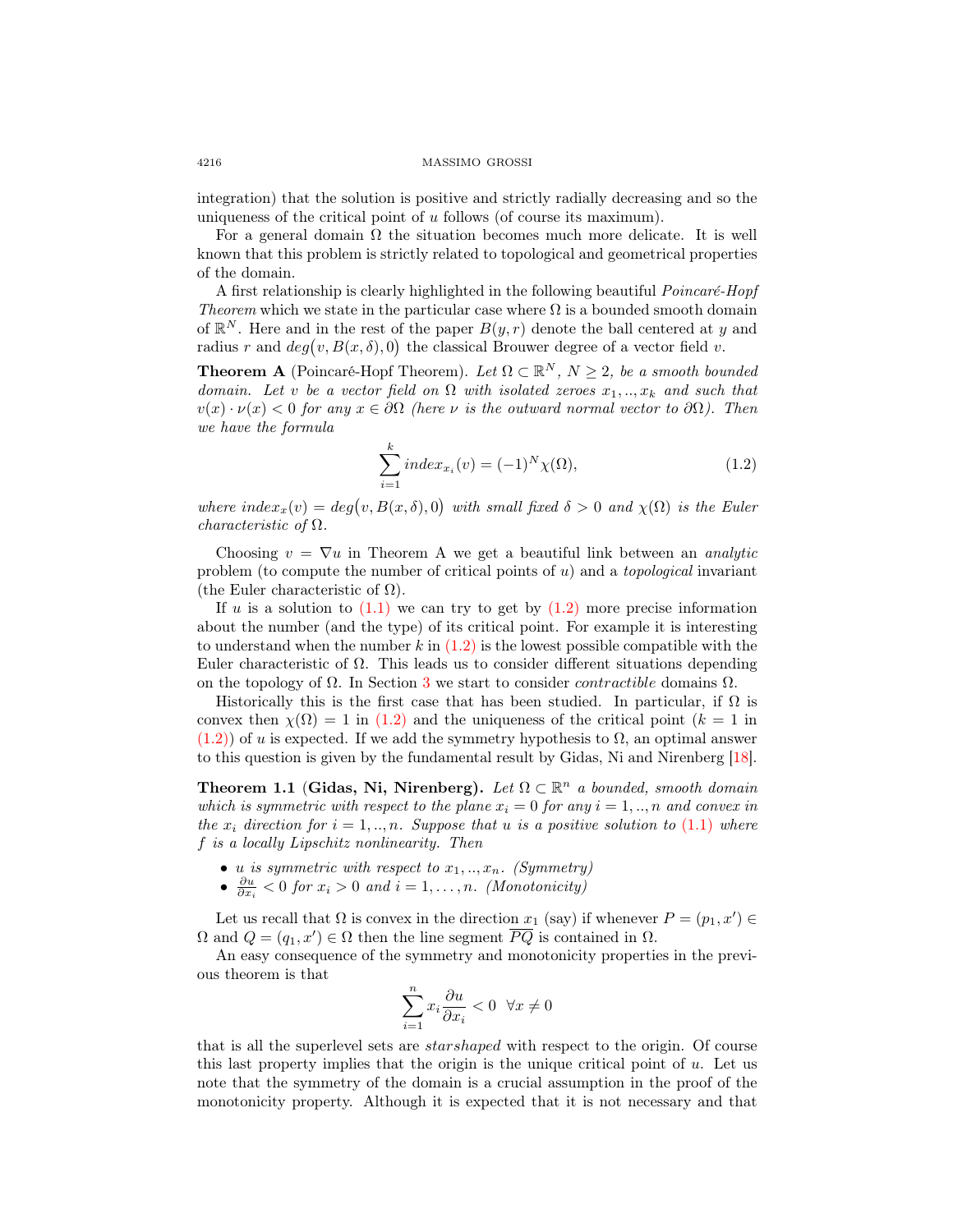the uniqueness of the critical point (as well as the starlikeness of superlevel sets) holds without this assumption, this is a very difficult hypothesis to remove.

In Section [3](#page-4-0) we assume that the solution  $u$  is positive and state some results where the symmetry assumption is removed and the solution  $u$  admits a unique critical point. The majority of the results appear in the planar case  $\Omega \subset \mathbb{R}^2$ , the case of higher dimensions  $N \geq 3$  is much more complicated.

In Section [4](#page-7-0) we consider domains  $\Omega$  with rich topology, mainly with many holes (we again consider the case  $u > 0$ ). In the last few decades there has been a great deal of interest in problems like  $(1.1)$  in domains with nontrivial topology, for example where  $f$  is superlinear or with exponential growth. However, the vast majority of these papers is related to the existence of solutions. Much less is known about the shape of the solution and its number of critical points.

If  $\Omega$  has a "rich" topology then  $\chi(\Omega)$  in [\(1.2\)](#page-1-0) can be different of 1. For example if  $D = B(0,1) \setminus B(x_0,r)$  with  $\overline{B(x_0,r)} \subset B(0,1)$  then we have that

$$
\chi(D) = \begin{cases} 0 & \text{if } N \text{ is even} \\ 2 & \text{if } N \text{ is odd} \end{cases}
$$
 (1.3)

Since we always have a *maximum* point then by  $(1.2)$  we deduce the existence of at least an additional critical point for u (note that this result could be also deduced by using the Lusternik-Schnirelmann category). As in Section [3](#page-4-0) it is natural to ask when we have a *minimal* number  $k$ , i.e. in which cases the solution  $u$  has exactly two critical points. It will be discussed in Section [4.](#page-7-0)

In Section [5](#page-9-0) we consider sign changing solutions. In this case there are few results in the literature (for example Gidas-Ni-Nirenberg Theorem is not applicable). For this reason we focus with a basic but classical problems, namely the eigenfunctions of  $-\Delta$  with Dirichlet boundary conditions. Here the number of critical points is strongly affected by the set of zeros of the eigenfunctions. The structure of this set has been of great interest in the literature and is a problem far to be completely understood. For this reason we discuss the particular case of the "second" eigenfunction where  $\Omega \subset \mathbb{R}^2$ .

Section [5](#page-9-0) starts with a discussion on the shape of the nodal line of the second eigenfunction, including the history of the problem and some conjectures.

Next we focus on the case where  $\Omega \subset \mathbb{R}^2$  is a convex domain with large *eccentricity* (see  $(5.2)$ ) for the definition of *eccentricity* of a domain). About this domains there are some important results by Jerison and Grieser-Jerison ([\[26\]](#page-12-1) and [\[21\]](#page-12-2)) where it is proved that the nodal line of the second eigenfunction approaches a segment. These results will allow the computation of the critical points.

<span id="page-2-0"></span>2. Classification of critical points. A complete classification of the critical points of a smooth function is not an easy task. Indeed we can have very "bad" behaviors, as for example in a celebrate example by Whitney [\[41\]](#page-13-0) where a non-constant solution of class  $C^1$  with a connected set of critical values is constructed.

If we assume that  $u$  is a solution to  $(1.1)$  we can remove some "pathological" situations, but even in this case we do not have a clear scenario.

Major difficulties in any possible classification arise because the critical points do not need to be isolated. In this setting, up to some restrictions, some results were obtained in  $|4|$ . Note that *non – isolated* critical points naturally appear in simple situations, it is enough to think of positive radial solutions to  $(1.1)$  in annuli.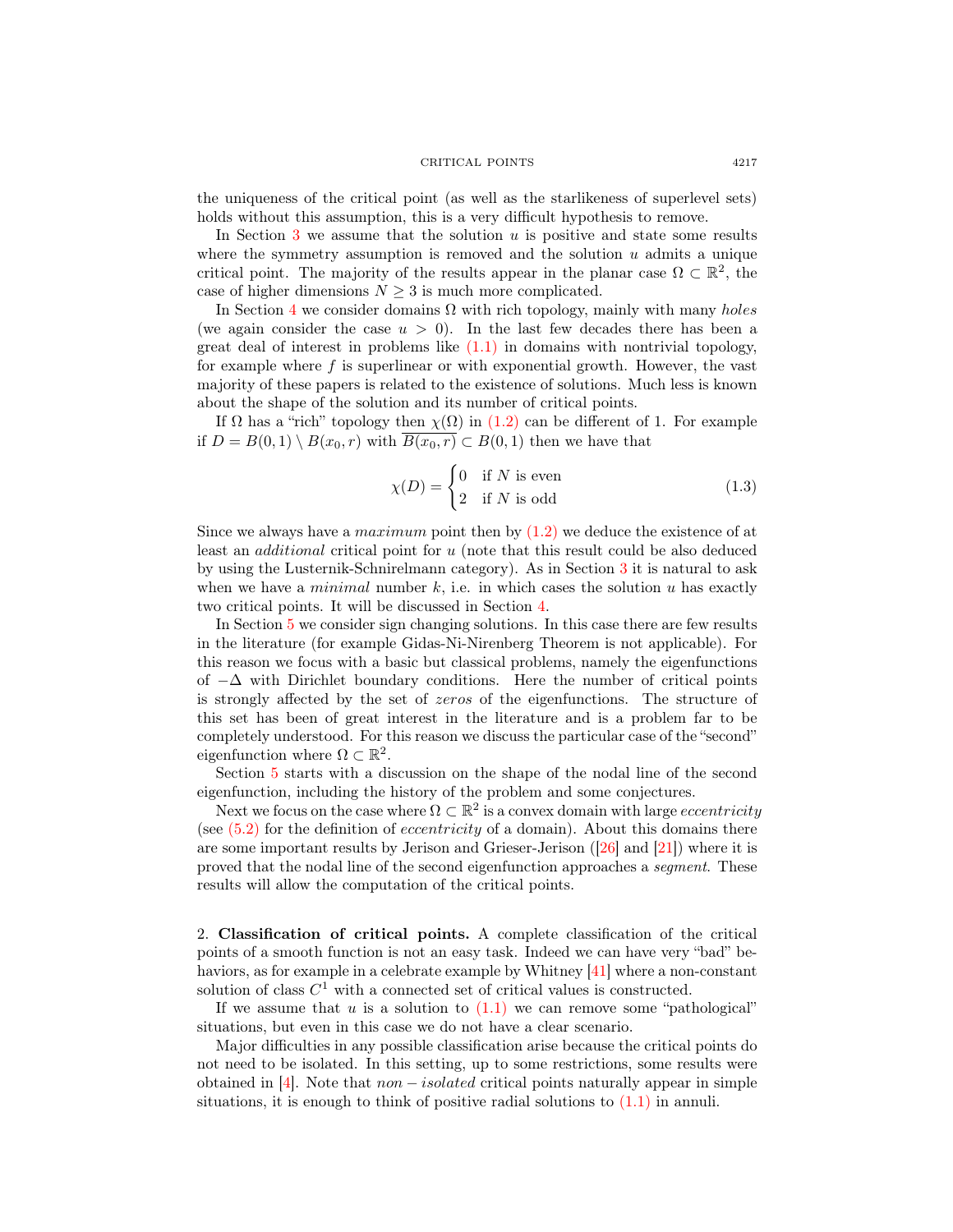For this reason we focus on the more manageable case of isolated critical points. A great vantage is that in this case it is possible to define the index of a critical point, namely

$$
index_P(\nabla u) = deg(\nabla u, B(P, \delta), 0)
$$
\n(2.1)

where  $deg(\nabla u, B(P, \delta), 0)$  is the classical Brouwer degree of  $\nabla u$  in a small ball centered at P. This is the case where Theorem A in the Introduction holds.

The simplest case, i.e. where the index can be easily computed, is that of  $non$ degenerate critical points. This means that the Hessian matrix of  $u$  at  $P$ , denoted by  $H(u)(P)$ , satisfies det  $H(u)(P) \neq 0$ . So we have that,

- If the quadratic form associated to  $H(u)(P)$  is definite *positive* we have that P is a *minimum* point to u and its index is 1.
- If the quadratic form associated to  $H(u)(P)$  is definite negative we have that P is a maximum point to u and its index is  $(-1)^N$ .
- If the quadratic form associated to  $H(u)(P)$  is indefinite we have that P is a saddle point to u and its index is  $\pm 1$  according to the shape of u and the dimension N.

See [\[33\]](#page-13-1) for other properties of nondegenerate critical points. On the other hand if we allow to the critical point to be *degenerate* (for example the case on non-isolated critical points), then it is impossible to have a classification as the previous one. Even in the case where u is a polynomial there are delicate problems to solve  $(37)$ .

Adding some additional conditions to u there are some results in  $[39]$  concerning the computation of the index but we would like to mention the results in [\[3\]](#page-11-2) where a classification of critical points of suitable functions in the plane is provided.

**Theorem 2.1.** Let  $\Omega \subset \mathbb{R}^2$  be a smooth bounded domain and let its boundary  $\partial\Omega$ be composed of  $k$  closed simple smooth curves. Let  $u$  be a non-negative solution of  $(1.1)$  such that  $f(t) > 0$  if  $t > 0$ . If P is an isolated critical point of u then the following alternative holds,

- P is a maximum point with  $index_{P}(\nabla u) = 1$ .
- There exist a positive integer  $L \leq 2$  and a neighborhood U of P such that the level set  $\{(x, y \in U : u(x, y) = u(P)\}\)$  consists of L curves which cross at P only. We have  $index_P(\nabla u) = 1 - L$ .

Moreover if  $L = 1$  we call P as a trivial point, if  $L = 1$  as a simple saddle point. Finally,

$$
\sharp \{maxima \ of \ u\} - \sharp \{saddles \ of \ u\} = 2 - k \tag{2.2}
$$

 $\Box$ 

Proof. See Section 3 in [\[3\]](#page-11-2).

The trivial critical points are the most unpleasant. They are difficult to manage, both because they have index 0 and do not induce a change of topology in the superlevel set of  $u$ . Unfortunately they can appear in simple cases, as the following example shows,

**Example 2.2.** Let us consider, for  $z = x + iy$ ,

$$
u(x,y) = c - \frac{y^2}{2} - (x^3 - 3xy^2) - 12\left(x^4 - 6x^2y^2 + y^4\right) = c - \frac{y^2}{2} - Re(z^3) - 12Re(z^4)
$$

Some tedious but not difficult computations show that  $D = \{(x, y) \in \mathbb{R}^2 : u(x, y) >$  $0$  is a smooth bounded domain for c small enough (see fig.1). A straightforward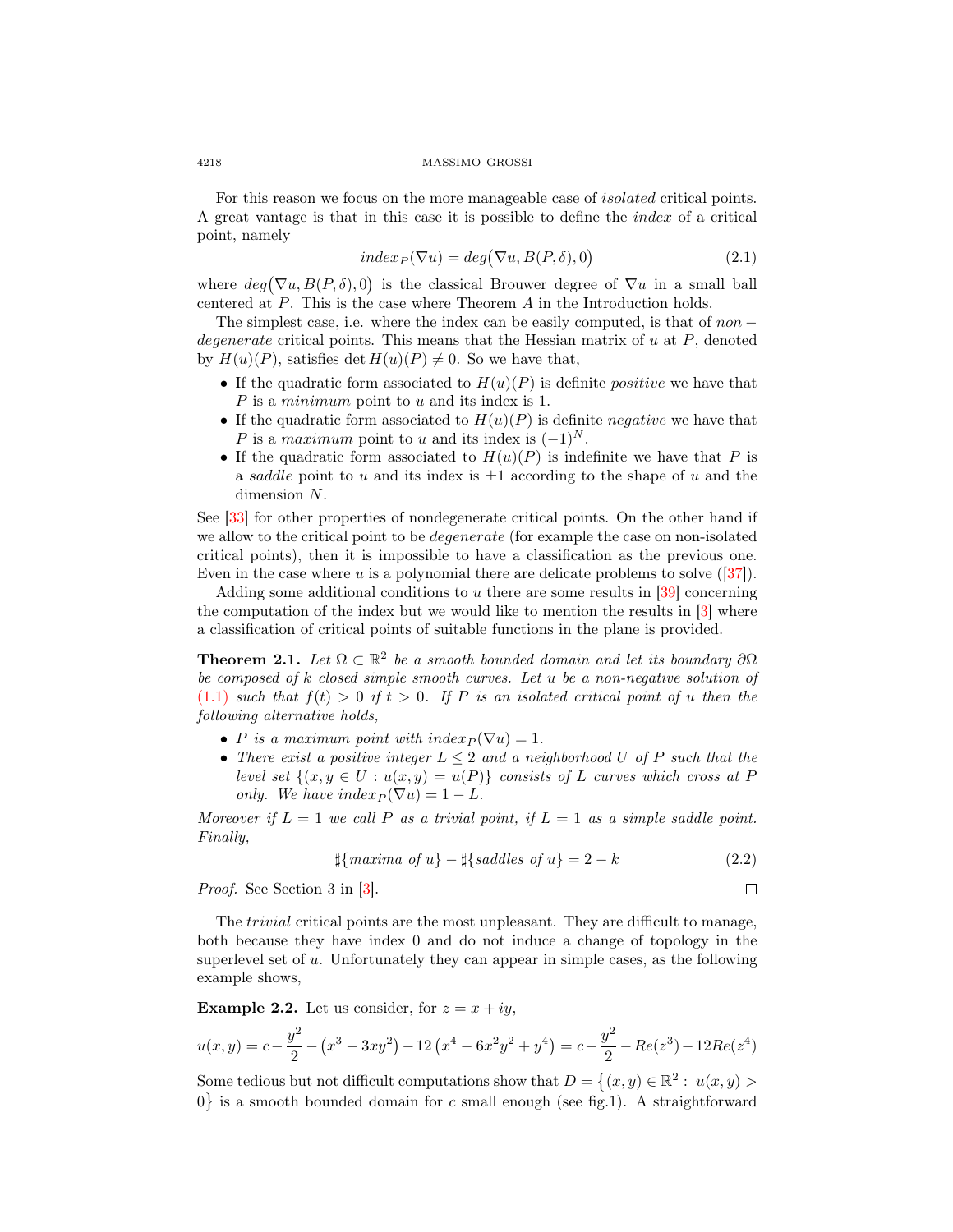computation shows that  $u$  verifies

$$
\begin{cases}\n-\Delta u = 1 & \text{in } D \\
u = 0 & \text{on } \partial D.\n\end{cases}
$$
\n(2.3)

Finally we have that u admits two critical points  $P_1$  and  $P_1$  in  $D$ ;  $P_1 = \left(-\frac{1}{16}, 0\right)$  is a maximum point and  $P_2 = (0, 0)$  is a trivial point.



FIGURE 1. A picture of D with  $c = \frac{1}{300000}$ 

We end this section discussing the conditions ensuring that all critical points of u are isolated. Usually analyticity of  $f$  (and so of u) is a good assumption but, as remarked before, the geometry of the domain is crucial. A sufficient condition is stated below,

**Theorem 2.3.** Let u be a positive solution to [\(1.1\)](#page-0-0) and suppose that  $\Omega$  is simply connected, f is analytic and satisfies  $f(t) > 0$  if  $t > 0$ . Then the critical points of u are isolated, and we have

$$
\sharp\{maxima \ of \ u\} - \sharp\{saddles \ of \ u\} = 1 \tag{2.4}
$$

Proof. See Corollary 3.4 in [\[3\]](#page-11-2).

<span id="page-4-0"></span>3. The case where  $\Omega$  is a contractible domain. This is actually the first case studied in the literature. Here we have that  $\chi(\Omega) = 1$  and so  $(1.2)$  becomes

<span id="page-4-1"></span>
$$
\sum_{i=1}^{k} index_{x_i} (\nabla u) = (-1)^N.
$$
\n(3.1)

Of course since  $u$  is a solution to  $(1.1)$ , we always have a maximum point for  $u$  whose index is  $(-1)^N$ . Analogously as in the previous section we address the "minimality" of the set of critical points of  $u$ . So our question is now

when does the sum in 
$$
(3.1)
$$
 reduce to a singleton?  $(3.2)$ 

The results of this section are related with the quasi-concavity property of a function. We recall that a function is called quasiconcave if its superlevel sets are all convex. A beautiful result on the quasiconcavity of solutions to  $(1.1)$  concern the classical case of the torsion problem,

<span id="page-4-2"></span>**Theorem 3.1** (Makar-Limanov  $[31]$ ). Let u a positive solution to

$$
\begin{cases}\n-\Delta u = 1 & \text{in } \Omega \\
u = 0 & \text{on } \partial\Omega,\n\end{cases}
$$
\n(3.3)

where  $\Omega \subset \mathbb{R}^2$  is a smooth convex domain. Then the level set of u are strictly convex (in particular u has only one critical point).

 $\Box$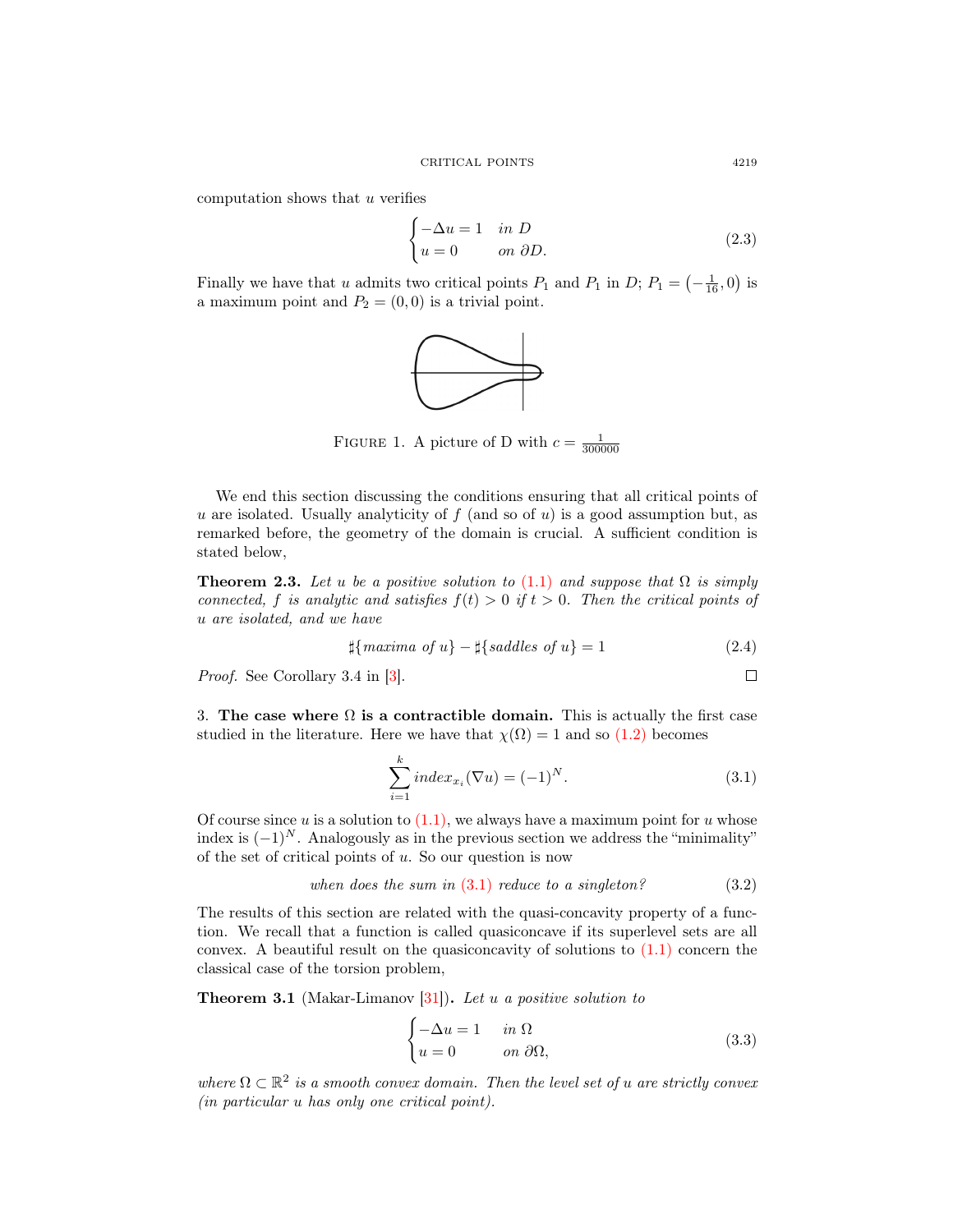The proof of the previous theorem is carried out introducing the function

$$
I(x) = -u_{xx}u_y^2 + 2u_{xy}u_xu_y^2 - u_{yy}u_x^2 + 2u\underbrace{(u_{xx}u_{xx} - u_{xy}^2)}_{=\det Hess(u)}
$$
(3.4)  

$$
= 8u^2 \det(Hess(\sqrt{u})).
$$

A straightforward computation and the convexity assumption on  $\Omega$  show that

<span id="page-5-0"></span>
$$
\begin{cases}\n-\Delta I = 8 \underbrace{u \left( u_{xxx}^2 + u_{yyy}^2 \right)}_{\geq 0} & \text{in } \Omega \\
I \geq 0 & \text{on } \partial \Omega,\n\end{cases}
$$
\n(3.5)

From [\(3.5\)](#page-5-0) the claim follows (see [\[31\]](#page-13-4) for the details). In particular  $\sqrt{u}$  is strictly concave. A natural question is the following,

Question. Is it possible to extend Theorem [3.1](#page-4-2) to higher dimensions?

Next result prove the sharpness of Theorem [3.1.](#page-4-2) It will be proved that the same result is not true if we replace the RHS by more general nonlinearities  $f(u)$ .

<span id="page-5-1"></span>**Theorem 3.2 (Hamel, Nadirashvili, Sire [\[24\]](#page-12-3)).** In dimension  $N = 2$  there are some smooth bounded convex domains  $\Omega$  and some  $C^{\infty}$  functions  $f : [0, +\infty) \to \mathbb{R}$ for which problem  $(1.1)$  admits a solution u which is not quasiconcave.

The domain in the previous theorem is a "like-stadium " domain, where in Fig. 2 the number a will be chosen large. Note that  $\Omega_a$  verifies the assumptions in Gidas-



FIGURE 2. The domain  $\Omega$  in Theorem [3.2](#page-5-1)

Ni-Nirenberg Theorem and then any solution u of  $(1.1)$  in  $\Omega_a$  has only one critical point. In order to construct the example in Theorem [3.2,](#page-5-1) the authors consider a suitable nonlinearity  $f \geq 1$  such that  $(1.1)$  admits two solutions in  $\Omega_a$  for a large. One of this solution is quasiconcave and the other one is that of the claim of Theorem [3.2.](#page-5-1)

On the other hand, for other nonlinearities  $f$  the counter-example in Theorem [3.2](#page-5-1) does not hols.

Indeed the convexity of the level set was proved for the first eigenfunction of the Laplacian in strictly convex bounded domain by Brascamp and Lieb [\[7\]](#page-12-4) (see also Acker, Payne and Philippin [\[1\]](#page-11-3) and Korevaar [\[27\]](#page-12-5)). As a consequence of these results the following question naturally arises,

Question. Find sufficient conditions on  $\Omega$  and f such that the positive solution of [\(1.1\)](#page-0-0) to be semi-concave.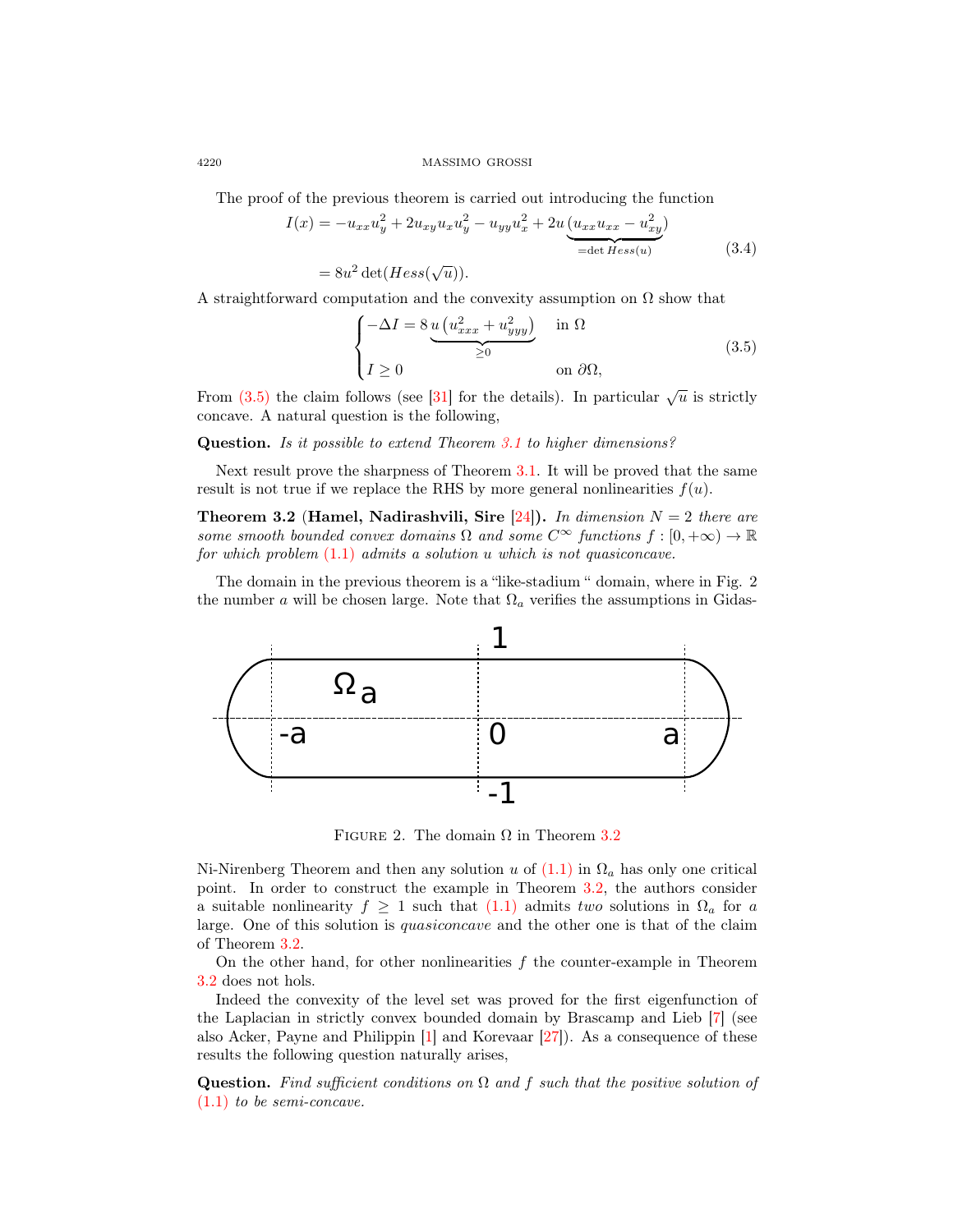Next we investigate how to generalize the Makar-Limanov result in order to get the uniqueness of the critical point. Of course, by Gidas-Ni-Nirenberg Theorem we are interested in domains which are not symmetric.

A good class of solutions to extend our result is that of the semi−stable solutions. We recall that a solution u to  $(1.1)$  is semi-stable if the linearized operator at u admits a nonnegative first eigenvalue. Minima of the functional

$$
J(u) = \frac{1}{2} \int_{\Omega} |\nabla u|^2 - \int_{\Omega} F(u)
$$

where  $F$  is the primitive of  $f$  are typical examples of semi-stable solutions. An important result concerning this class of solution is the following,

<span id="page-6-0"></span>**Theorem 3.3 (Cabré, Chanillo [\[8\]](#page-12-6)).** Assume  $\Omega$  is a smooth, bounded and convex domain of  $\mathbb{R}^2$  whose boundary has positive curvature. Suppose  $f \geq 0$  and u is a semi-stable positive solution to  $(1.1)$ . Then u has a unique critical point, which is non-degenerate.

This result was extended to the case of  $non-negative$  curvature in [\[15\]](#page-12-7).

The proof of Theorem [3.3](#page-6-0) relies on a careful study of the nodal lines of the derivatives  $\frac{\partial u}{\partial \theta} = \cos \theta \frac{\partial u}{\partial x} + \sin \theta \frac{\partial u}{\partial y}, \ \theta \in [0, 2\pi)$ . In particular, the semi-stability conditions implies that  $\nabla \left( \frac{\partial u}{\partial \theta} \right) \neq 0$ . Finally a topological argument gives the claim of the theorem.

There are very interesting (and popular!) questions about the extension of the last result. We mention some of them, they seem quite hard to solve.

Question. Is it possible to extend Cabré-Chanillo's Theorem to solutions of Morse index  $1$  (i.e. the first eigenvalue of the linearized operator at u is negative and the second non-negative)? Is it true if  $f(s) = s^p$  with  $p > 1$ ?

**Question.** What about Cabré-Chanillo's Theorem in higher dimensions  $N \geq 3$ ?

A partial contribution to this question was given in [\[15\]](#page-12-7) where it was constructed a solution to [\(1.1\)](#page-0-0) of the torsion problem  $(3.5)$  where  $\Omega \subset \mathbb{R}^N$ ,  $N \geq 2$ , its boundary  $\partial Ω$  has *positive mean curvature* and the solution u as k maximum points. Our feeling is that the correct request to extend the Cabré-Chanillo's Theorem is that all the principal curvatures are positive.

Regarding again the higher dimensions  $N \geq 3$ , the only known results concern special nonlinearities as perturbations of critical powers (see  $[23]$  or  $[20]$ ). In these cases the uniqueness of the critical point is proved as well as some information about the geometry of the level sets.

Our next investigation concerns what happens if the curvature of  $\partial\Omega \subset \mathbb{R}^2$  is negative somewhere (recall that we are considering contractible domains). Next result shows that it is substantially impossible to have some similar result as in Theorem [3.1.](#page-4-2)

**Theorem 3.4.** (see [\[19\]](#page-12-10)) For any integer  $k \geq 2$  there exists a family of smooth bounded domains  $\Omega_{\varepsilon} \subset \mathbb{R}^2$  and smooth functions  $u_{\varepsilon}: \Omega_{\varepsilon} \to \mathbb{R}^+$  which solves the torsion problem

$$
\begin{cases}\n-\Delta u_{\varepsilon} = 1 & \text{in } \Omega_{\varepsilon} \\
u_{\varepsilon} = 0 & \text{on } \partial\Omega_{\varepsilon}\n\end{cases}
$$
\n(3.6)

such that for  $\varepsilon$  small enough,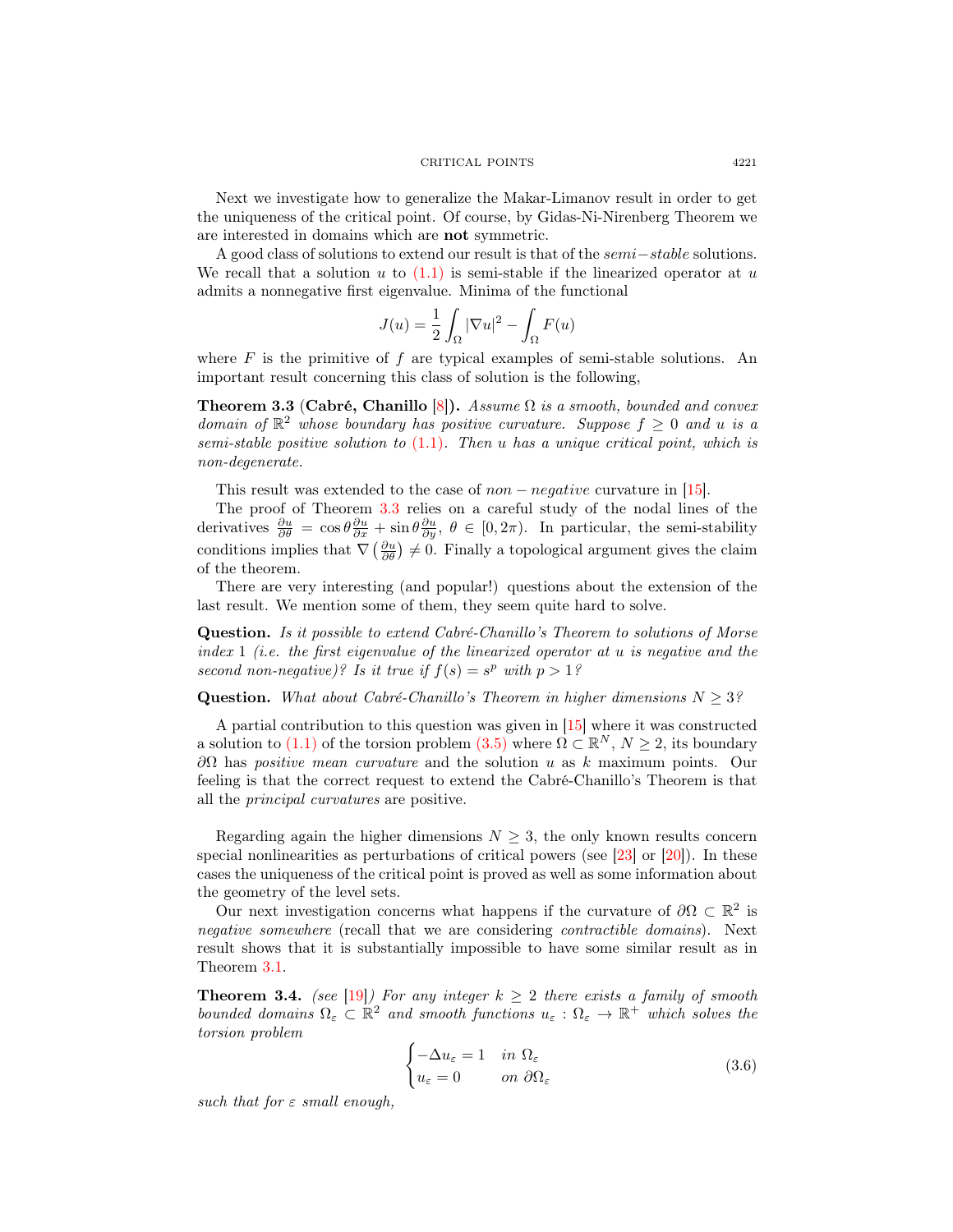- $\Omega_{\varepsilon}$  is starshaped with respect to an interior point.
- For suitable  $c > 0$  the set  $\{u_{\varepsilon} > c\}$  is non-empty and has at least k connected components; in particular  $u_{\varepsilon}$  has at least k maximum points.
- If S is the strip  $S = \{(x, y) \in \mathbb{R}^2 \text{ such that } |y| < 1\}$  and Q is any compact set of  $\mathbb{R}^2$  then  $\Omega_{\varepsilon} \cap Q \xrightarrow[\varepsilon \to 0]{} S \cap Q$ .
- The curvature of  $\partial \Omega_{\varepsilon}$  changes sign and vanishes exactly at two points. More $over \ min\left(Curv_{\partial\Omega_{\varepsilon}}\right) \xrightarrow[\varepsilon\to 0]{} 0.$

A picture of  $\Omega_{\varepsilon}$  for  $k = 2$  and  $\varepsilon$  small is given in Fig.1. Hence the last results



FIGURE 3. Domain  $\Omega_{\varepsilon}$  with  $k=2$  and level set  $\{u_{\varepsilon}=c\}$ 

says that the convexity assumption in Makar-Limanov result cannot be relaxed. The domain  $\Omega_{\varepsilon}$  turns out to be a *bounded perturbation of a strip* and the solution  $u_{\varepsilon}$  has the following representation,

$$
u_{\varepsilon}(x,y) = \underbrace{\frac{1}{2}(1-y^2)}_{\text{solution in the strip } S} + \underbrace{\varepsilon h(x,y)}_{\text{homogeneous harmonic polynomial}}
$$

Some generalization of this result to higher dimension as well as to more general nonlinearities  $f$  are considered in [\[14\]](#page-12-11).

On the other hand it is interesting to investigate domains with boundary with negative curvature and try to deduce sufficient conditions which imply the uniqueness of the critical point.

We end this section raising some questions concerning solutions of the  $Poisson$ problem,

$$
\begin{cases}\n-\Delta u = f & \text{in } \Omega \subset \mathbb{R}^N, & N \ge 3 \\
u = 0 & \text{on } \partial\Omega\n\end{cases}
$$
\n(3.7)

Question. What conditions on f and  $\Omega$  imply the uniqueness of the critical point of the solution u?

Strangely this question has an affirmative answer in very few cases:

- $f \equiv 1$  with  $\Omega \subset \mathbb{R}^2$  convex (Makar-Limanov)
- f radially decreasing in the ball (Gidas-Ni-Nirenberg Theorem)
- $f$  positive and radial in the ball (a simple integration gives the claim)

<span id="page-7-0"></span>4. The case of domains with holes. In this section we assume  $f \geq 0$ . It is known that the presence of holes in the domain increases the number of critical points of the function u. A classic result by Lusternik and Schnirelmann is the following,

**Theorem 4.1.** Let  $u : \Omega \to \mathbb{R}$  be a smooth function such that  $u = 0$  on  $\partial\Omega$ . Then we have

<span id="page-7-1"></span>
$$
\sharp{critical points of u} \geq cat(\Omega) \tag{4.1}
$$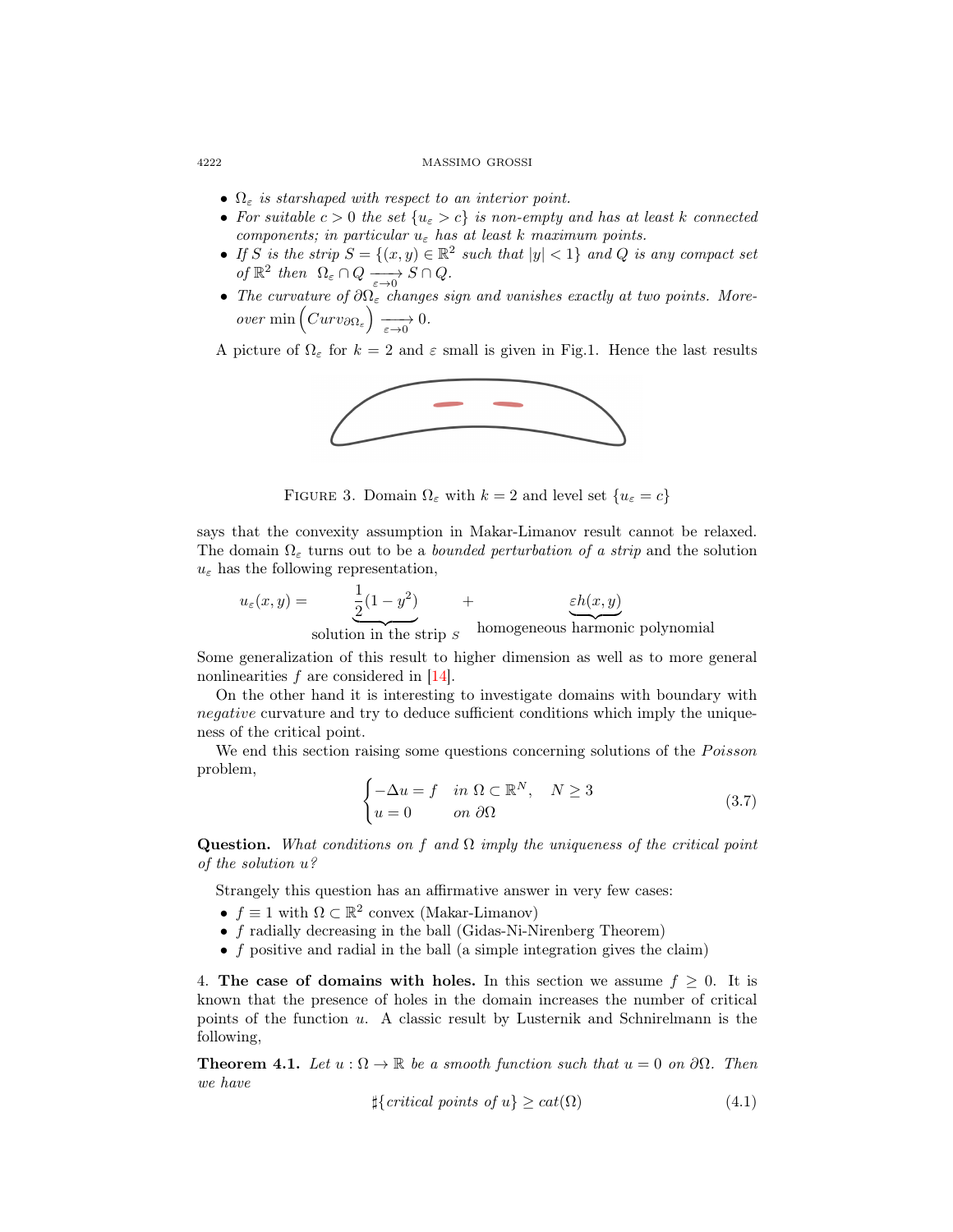where  $cat(\Omega)$  is the Lusternik-Schnirelmann category of  $\Omega$ .

Let us recall that the Lusternik-Schnirelmann category of  $\Omega$  is the smallest number k such that there is an open covering  $U_k$  of  $\Omega$  with each  $U_i$  is contractible in Ω. Of course if Ω is a domain with at least one hole we have that  $cat(Ω) ≥ 2$ . We stress that no non-degeneracy assumption is required to the critical points of u.

As will be proven shortly, the estimate  $(4.1)$  is sharp if  $\Omega$  has one hole. On the other hand it is not satisfactory if there are many holes in  $\Omega$ .

In the last few decades, there has been a lot of work to prove the existence of multi-peak solutions to  $(1.1)$  for various nonlinearities f where  $\Omega$  is a domain with holes. It is impossible to provide en exhaustive literature on this subject, we just recall a result concerning the critical Sobolev exponent,

<span id="page-8-4"></span>**Theorem 4.2.** [(see [\[38\]](#page-13-5) or [\[28\]](#page-12-12))] Let us assume that  $f(s) = s^{\frac{N+2}{N-2}}$  and  $\Omega$  a domain with k holes. Then there exists k positive solutions which blow-up like a volcano at the center of the hole.

Similar results were obtained in a great variety of different problems; it is impossible to provide an exhaustive list of references, we just mention the papers [\[5\]](#page-12-13), [\[9\]](#page-12-14), [\[10\]](#page-12-15), [\[13\]](#page-12-16), [\[16\]](#page-12-17), [\[17\]](#page-12-18), [\[34\]](#page-13-6) and the references therein. One interesting question is the following,

Question. Let us consider the multi-peak solutions in [\[38\]](#page-13-5) and [\[28\]](#page-12-12) (or other analogous problems). What about the exact number of critical points?

A partial answer to the previous question can be done in the simpler case when  $\Omega$  has a small hole. In some suitable situations we will show that the corresponding solution admits exactly *two* critical points. Analogously as in the previous section we get some kind of minimality of  $k$  in the Poincaré-Hopf Theorem.

Denote by  $u_{\varepsilon}$  a solution to

<span id="page-8-1"></span>
$$
\begin{cases}\n-\Delta u = f(u) & \text{in } \Omega_{\varepsilon}, \\
u > 0 & \text{in } \Omega_{\varepsilon}, \\
u = 0 & \text{on } \partial\Omega_{\varepsilon}.\n\end{cases}
$$
\n(4.2)

where

 $\Omega_{\varepsilon} = \Omega \backslash B(P, \varepsilon)$  with  $P \in \Omega$  and  $\varepsilon$  small.

Additionally we require that the solution  $u_{\varepsilon}$  is uniformly bounded in  $\Omega_{\varepsilon}$ , i.e.,

<span id="page-8-2"></span> $0 < u_{\varepsilon} \leq C$  in  $\Omega_{\varepsilon}$  with C independent of  $\varepsilon$ . (4.3)

By the standard regularity theory, extending  $u_{\varepsilon}$  to 0 in  $B(P, \varepsilon)$ , we get that  $u_{\varepsilon} \to u_0$ weakly in  $H_0^1(\Omega)$ . In this setting we observe that, if P is not a critical point of  $u_0$ , then  $(1.2)$  becomes

<span id="page-8-0"></span>
$$
\sum_{i=1}^{k} index_{x \in (B(P,d) \setminus B(P,\varepsilon))} u_{\varepsilon}(x) = -1.
$$
\n(4.4)

where d is sufficiently small such that no critical point lies in  $B(P, d) \setminus B(P, \varepsilon)$ . Next result (see [\[22\]](#page-12-19)) claims that the sum in [\(4.4\)](#page-8-0) reduces to a singleton.

<span id="page-8-3"></span>**Theorem 4.3.** Suppose that  $u_{\varepsilon}$  is a solution to [\(4.2\)](#page-8-1) which verifies [\(4.3\)](#page-8-2) and  $u_0$ its weak limit. We have that if

$$
P \text{ is not a critical point of } u_0,\tag{4.5}
$$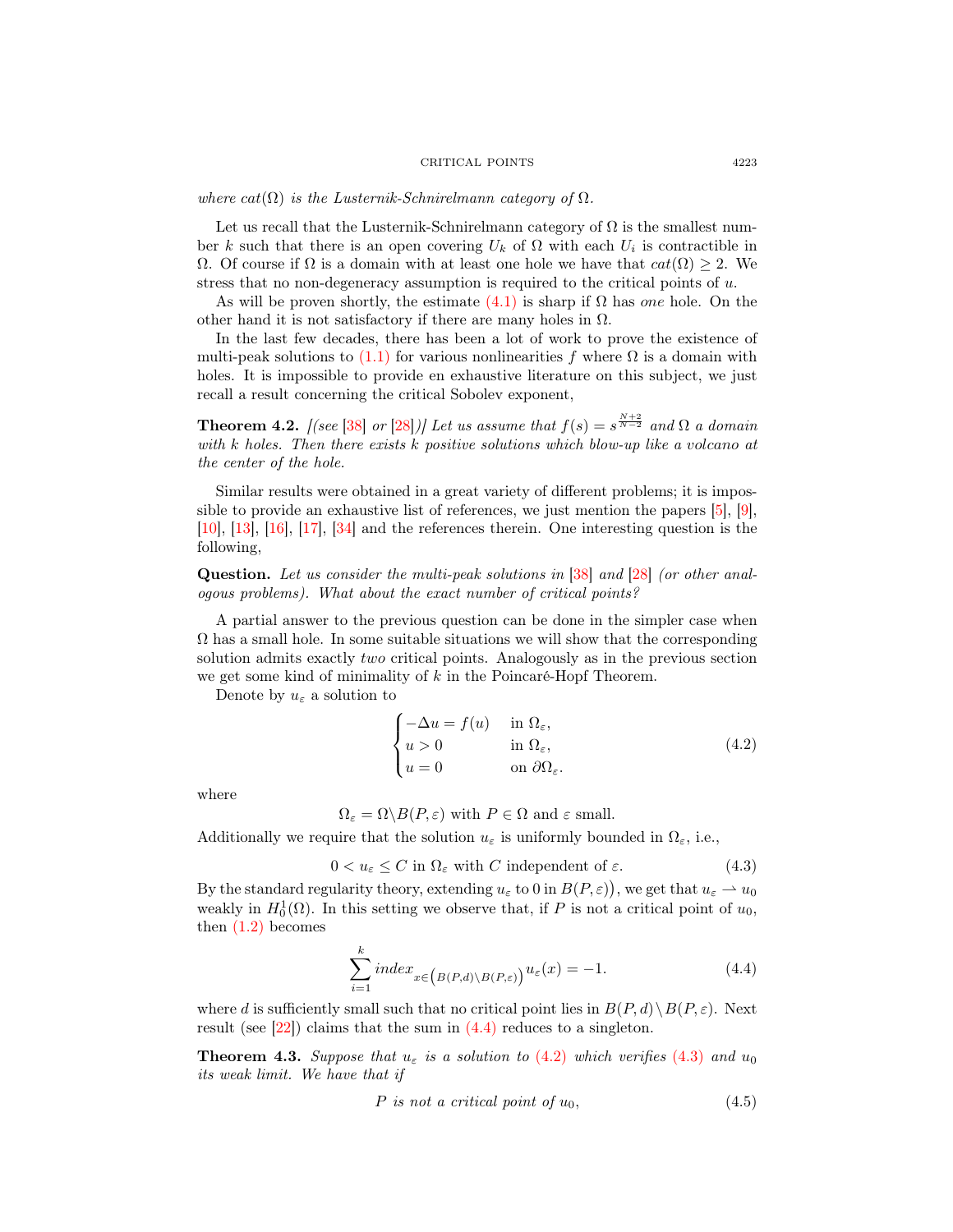then for  $\varepsilon$  small enough there is exactly one critical point for  $u_{\varepsilon}$  in  $B(P,d) \setminus B(P, \varepsilon)$ (here  $B(P,d) \subset \Omega$  is chosen not containing any critical point of  $u_0$ ). Moreover the critical point  $x_{\varepsilon} \in B(P, d)$  of  $u_{\varepsilon}$  is a saddle point of index -1 which verifies

$$
u_{\varepsilon}(x_{\varepsilon}) \to u_0(P). \tag{4.6}
$$

Let us make some comments to the previous result.

- The crucial step in the previous result relies in a careful analysis of the solution  $u_{\varepsilon}$  near the boundary of  $B(P, \varepsilon)$ . In this region the standard regularity theory cannot be applied.
- The condition that P is not a critical point of  $u_0$  cannot be removed. An easy counterexample can be constructed when  $\Omega = B(0, 1)$  and  $u_0$  is the first eigenfunction of  $-\Delta$  with zero Dirichlet boundary condition. If  $P = 0$  we have that  $\Omega_{\varepsilon} = B(0,1) \setminus B(0,\varepsilon)$  and  $u_{\varepsilon}$  is the first *radial* eigenfunction in the annulus  $\Omega_{\varepsilon}$ . Of course  $u_{\varepsilon}$  has infinitely many critical points in  $B(P, d)\setminus B(P, \varepsilon)$ for any  $\varepsilon > 0$  small and  $d \in (0, 1)$ .
- If  $u_0$  has k nondegenerate critical points then Theorem [4.3](#page-8-3) says that any solution  $u_{\varepsilon}$  to [\(4.2\)](#page-8-1) has exactly  $k + 1$  critical points. A corollary is that if  $\Omega$  is a Gidas-Ni-Nirenberg domain then any solution  $u_{\varepsilon}$  to [\(4.2\)](#page-8-1) (satisfying [\(4.3\)\)](#page-8-2) has exactly two critical points in  $\Omega \setminus B(P, \varepsilon)$ , for any  $P \neq 0$ . The same happens for the first eigenfunction of the Laplacian.

Next we discuss what happens if in the previous result we have that  $P$  is a critical point of  $u_0$ . In this case we need to impose some additional assumption. They are contained in the next

<span id="page-9-1"></span>**Theorem 4.4.** Assume that  $\Omega$  is a Gidas-Ni-Nirenberg domain and  $u_{\varepsilon}, u_0$  as in Theorem [4.3.](#page-8-3)

If O is a nondegenerate critical point of  $u_0$ , for small  $\varepsilon$  we have following results.

• If all the eigenvalues of the hessian matrix  $H(O)$  are simple then for  $\varepsilon$  small enough we have that

 $\sharp\{critical\ points\ of\ u_{\varepsilon}\ in\ \Omega_{\varepsilon}\}=2N$ 

and  $P^+_{1,\varepsilon}, P^-_{1,\varepsilon}, \ldots, P^+_{N,\varepsilon}, P^-_{N,\varepsilon} \to O$  (the precise asymptotic behavior can be found  $in \vert 22 \vert)$ 

• If at least one negative eigenvalue of  $H(P)$  is multiple, then

 $\sharp\{critical points of u_{\varepsilon}\}\geq 2N.$ 

In Theorems [4.3](#page-8-3) and [4.4](#page-9-1) the smallness of the hole is an assumption that cannot be removed. Known results in the literature (see [\[29\]](#page-12-20) for example) claim the existence with a lot of critical points in domains with *large* holes.

The assumption [\(4.3\)](#page-8-2) prevents the blow-up of the solution  $u_{\varepsilon}$ . This is typically verified in the *subcritical* regime, i.e. for nonlinearity which behaves like  $f(s) = s^p$ ,  $1 < p < \frac{N+2}{N-2}$ . In the *critical or supercritical* regime like Theorem [4.2](#page-8-4) the previous theorems cannot be applied. On the other hand we suspect that similar results hold.

<span id="page-9-0"></span>5. Sign changing solutions to  $(1.1)$ . If one considers solutions to  $(1.1)$  that change sign, the literature on the number of critical points is much poorer. We just restrict our attention to the eigenfunctions of the Laplace operator in planar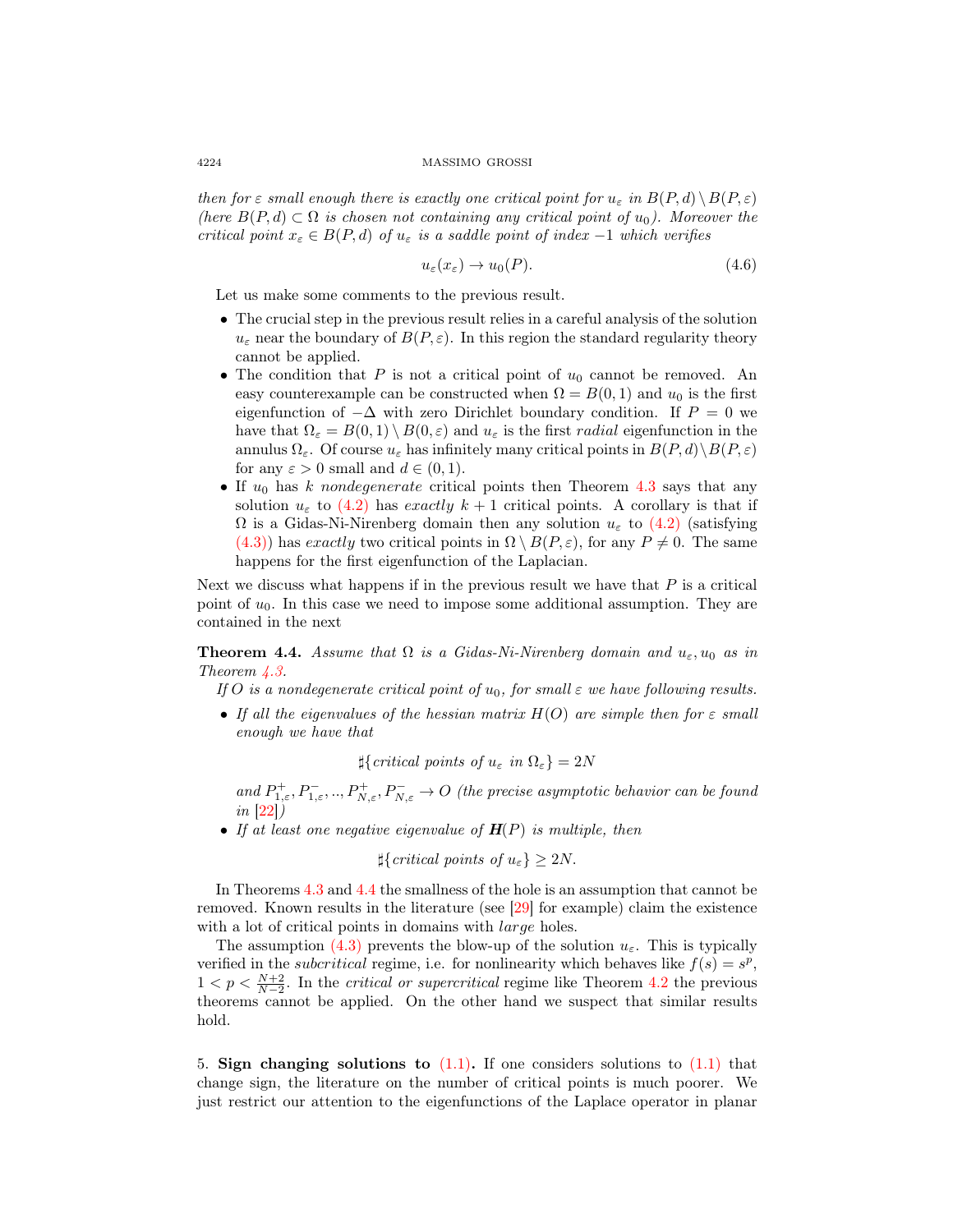domains, namely,

$$
\begin{cases}\n-\Delta u = \lambda_k u & \text{in } \Omega \subset \mathbb{R}^2 \\
u = 0 & \text{on } \partial\Omega\n\end{cases}
$$
\n(5.1)

where  $\lambda_k$  is the  $k-th$  eigenvalue.

It is known that if  $k \geq 2$  then u must change sign and the geometry and location of its nodal line  $\Lambda = \overline{\{(x, y) \in \Omega : u(x, y) = 0\}}$  has addressed a lot of interest. We pointed out that, even in "very symmetric" cases, the nodal line of an eigenfunction can be very complicated. In Fig. 4 it is showed an example in the case of the rectangle (see Stern  $[40]$  and  $[6]$ )  $\lceil \frac{10}{2} \rceil$  and  $\lceil \frac{0}{2} \rceil$ 



FIGURE 4. Nodal line of an eigenfuncion in the rectangle (Stern's  $\overline{\phantom{a}}$ PhD thesis)

So we focus our interest in the simplest case, the *second* eigenfunction, which we denote by  $u_2$ . By the Courant principle it is known that  $u_2$  change sign once and so its nodal line  $\Lambda$  splits  $\Omega$  it *two* parts. A longstanding conjecture is the following (see [\[35,](#page-13-8) [36,](#page-13-9) [42\]](#page-13-10))

<span id="page-10-0"></span>(C) For which domains  $\Omega \subset \mathbb{R}^2$  does the nodal line  $\Lambda$  touch  $\partial\Omega$  at exactly two points?

about this conjecture (see for instance  $[30, 12]$  $[30, 12]$  $[30, 12]$ ) until in  $[32]$  where it was proved in In other words one requires if  $\Lambda$  intersects  $\partial\Omega$  or not. There was a lot work convex domains (see  $[2]$  for non-smooth domains). The conjecture is not true in any domain: in [\[25\]](#page-12-24) it was given an example of a domain whose boundary has a large number of connected components and the nodal line of the second eigenfunction does not touch the boundary. In the same paper it was conjectured that [\(C\)](#page-10-0) holds in planar simply-connected domains. An interesting question raised in [\[25\]](#page-12-24) is the following

Question. What is the maximal connectivity of a domain for which the nodal line must hit the boundary?

In [\[11\]](#page-12-25) it was provided, using a computer assisted proof, an example of a planar domain with 6 holes such that the nodal line does not touch the boundary. As pointed out by the authors, it is likely that this is not the optimal number.

Of course the computation of the critical points of eigenfunctions to  $(1.1)$  is strongly influenced by the geometry of the nodal lines. If  $\Lambda$  is a closed curve contained in  $\Omega$  we expect at least 3 critical points, otherwise 2 is the minimum number. For this reason we restrict our interest to the case of *convex* domains where the second alternative occurs.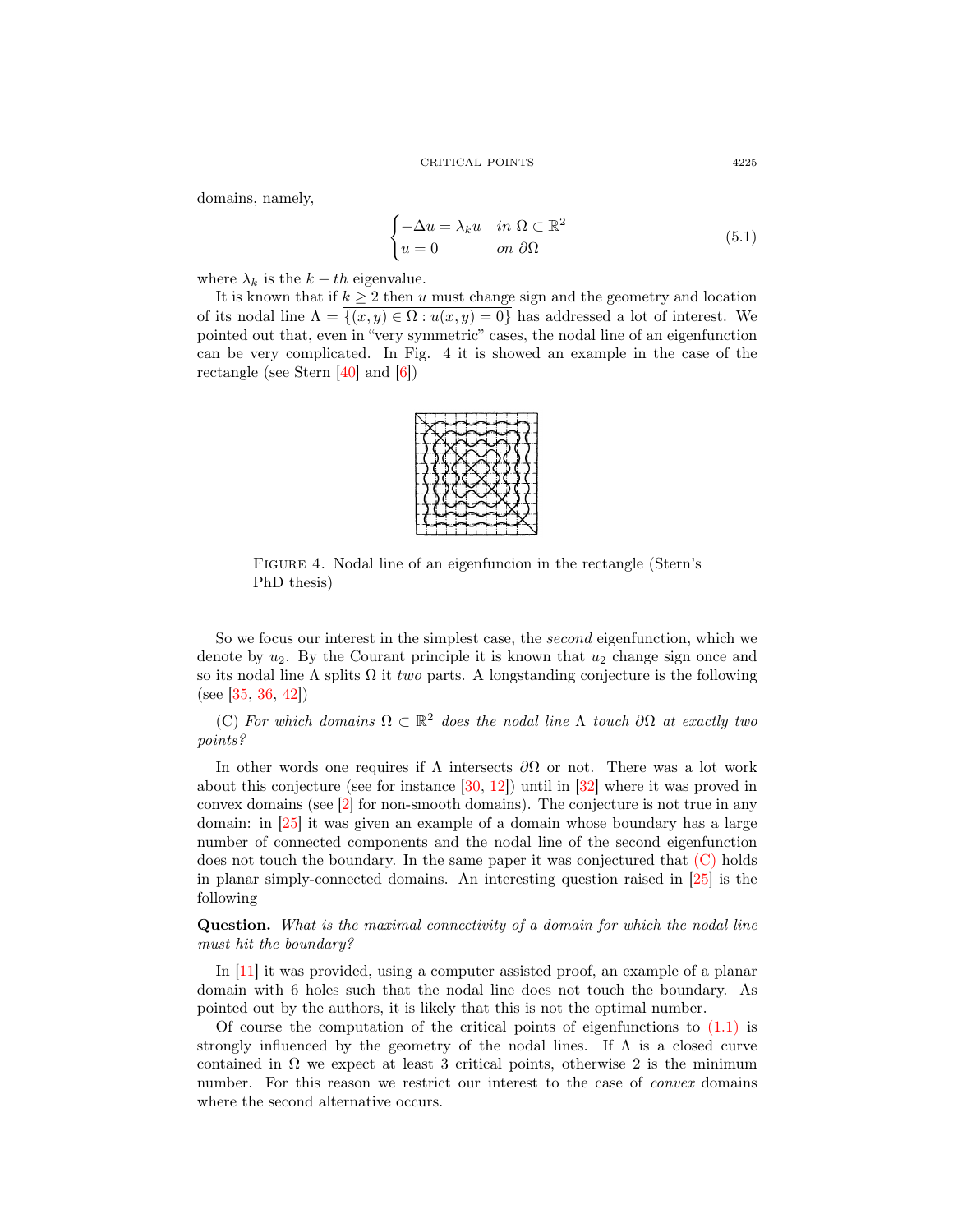However, even in this case, without no other restrictions, in the literature there are very few results about the qualitative properties of the nodal line and the corresponding eigenfunction. A good subclass of the convex domains are those with large eccentricity. Let us recall that the eccentricity of a planar domain is defined as

<span id="page-11-0"></span>
$$
\text{ecc}(\Omega) = \frac{\text{diameter}(\Omega)}{\text{inradius}(\Omega)}\tag{5.2}
$$

where inradius( $\Omega$ ) is the radius of the largest circle contained in  $\Omega$ . These domains were considered by Jerison  $(26)$  and Grieser-Jerison  $(21)$  where the location of the nodal line  $\Lambda$  was characterized. In order to state their result we need to normalize the domain  $\Omega$  in an appropriate way. First let us rotate  $\Omega$  so that its projection on the y-axis has the shortest possible length, and then dilate so that this projection has length 1. Denote by M the length of the projection of  $\Omega$  on the x-axis. Then  $M \geq 1$ , and M is essentially the diameter of  $\Omega$ . From now we denote by  $\Omega = \Omega_M$ a domain satisfying the previous properties.

Accordingly we denote by  $u = u_M$  a solution to [\(1.1\)](#page-0-0) in  $\Omega_M$  and  $\Lambda_M$  its nodal line.

Note that in this setting the domain  $\Omega_M$  is close to the strip (in a suitable way)  $\Omega_{\infty} = \{ (x, y) \in \mathbb{R}^2 : 0 < y < 1 \}.$  We have the following result.

**Theorem 5.1** ([\[21,](#page-12-2) Theorem 1]). There is an absolute constat  $C_0$  such that the width of the nodal line  $\Lambda_M$  is at most  $C_0/M$ . In other words, up to translate  $\Omega_M$ , one has

$$
(x,y)\in \Lambda_M \implies |x| < \frac{C_0}{M}.
$$

This result is the starting point to compute the number of critical points of  $u_M$ in  $\Omega_M$ . We have the following theorem (see [\[14\]](#page-12-11)),

**Theorem 5.2.** For M large enough,  $u_M$  has exactly two critical points  $P_M, Q_M \in$  $\Omega_M$ . Moreover  $P_M$  (say) is a nondegenerate maximum point while  $Q_M$  is a nondegenerate minimum. Finally  $|P_M|, |Q_M| \rightarrow +\infty$  as  $M \rightarrow +\infty$ .

The proof of the previous theorem relies on the asymptotic behavior of the eigenfunction  $u_M$ . Indeed it is proved that, for some  $c \in \mathbb{R}$ , we have that  $u_M(x, y) \to$ Cx sin y uniformly on the compact set of  $\Omega_{\infty}$ . Note that this results imply that necessarily  $|P_M|, |Q_M| \to +\infty$  as  $M \to +\infty$ . Finally a topological argument gives the uniqueness and nondegeneracy of these points.

The last question concerns the generalization of the previous result.

Question. In which domains of the plane does the second Laplacian eigenfunction have exactly 2 critical points?

## REFERENCES

- <span id="page-11-3"></span>[\[1\]](http://www.ams.org/mathscinet-getitem?mr=MR648766&return=pdf) A. Acker, L. E. Payne and G. Philippin, [On the convexity of level lines of the fundamental](http://dx.doi.org/10.1007/BF00946979) [mode in the clamped membrane problem, and the existence of convex solutions in a related](http://dx.doi.org/10.1007/BF00946979) [free boundary problem,](http://dx.doi.org/10.1007/BF00946979) Z. Angew. Math. Phys., 32 (1981), 683–694.
- <span id="page-11-4"></span>[\[2\]](http://www.ams.org/mathscinet-getitem?mr=MR1259610&return=pdf) G. Alessandrini, [Nodal lines of eigenfunctions of the fixed membrane problem in general](http://dx.doi.org/10.1007/BF02564478) [convex domains,](http://dx.doi.org/10.1007/BF02564478) Comment. Math. Helv., 69 (1994), 142–154.
- <span id="page-11-2"></span>[\[3\]](http://www.ams.org/mathscinet-getitem?mr=MR1205884&return=pdf) G. Alessandrini and R. Magnanini, The index of isolated critical points and solutions of elliptic equations in the plane, Ann. Scuola Norm. Sup. Pisa Cl. Sci.  $(4)$ , 19 (1992), 567– 589, [http://www.numdam.org/item?id=ASNSP\\_1992\\_4\\_19\\_4\\_567\\_0](http://www.numdam.org/item?id=ASNSP_1992_4_19_4_567_0).
- <span id="page-11-1"></span>[\[4\]](http://www.ams.org/mathscinet-getitem?mr=MR2746541&return=pdf) J. Arango and A. Gómez, [Critical points of solutions to elliptic problems in planar domains,](http://dx.doi.org/10.3934/cpaa.2011.10.327) Commun. Pure Appl. Anal., 10 (2011), 327–338.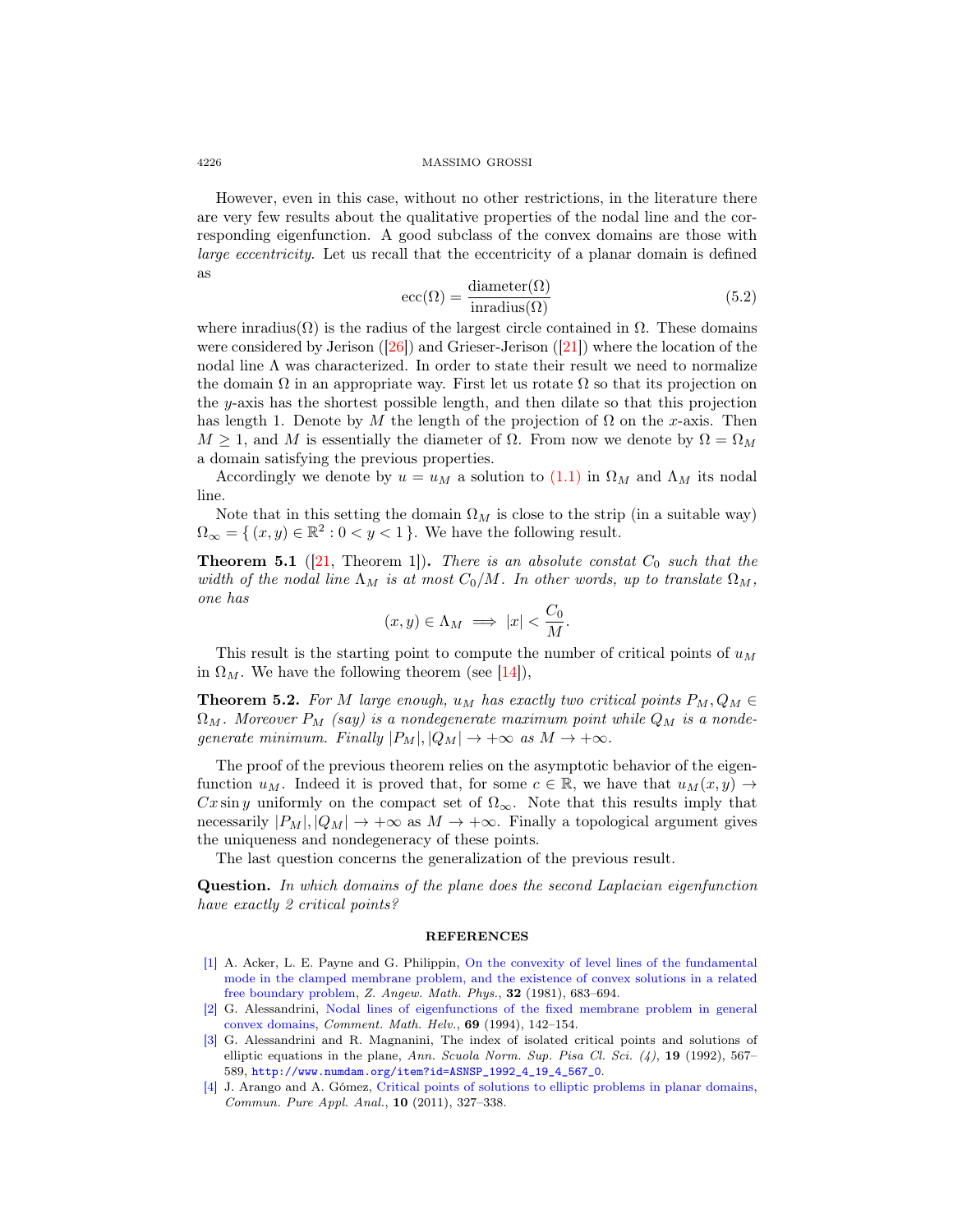- <span id="page-12-13"></span>[\[5\]](http://www.ams.org/mathscinet-getitem?mr=MR1384837&return=pdf) A. Bahri, Y. Li and O. Rey, [On a variational problem with lack of compactness: The topo](http://dx.doi.org/10.1007/BF01190892)[logical effect of the critical points at infinity,](http://dx.doi.org/10.1007/BF01190892) Calc. Var. Partial Differential Equations, 3 (1995), 67–93.
- <span id="page-12-21"></span>[6] P. Berard and B. Helffer, Nodal sets of eigenfunctions, Antonie Stern's results revisited, in Actes du séminaire de Théorie spectrale et géométrie, Vol. 32, Institut Fourier, Cedram,  $(2014-2015), 1-37.$
- <span id="page-12-4"></span>[\[7\]](http://www.ams.org/mathscinet-getitem?mr=MR0450480&return=pdf) H. J. Brascamp and E. H. Lieb, [On extensions of the Brunn-Minkowski and Prékopa-Leindler](http://dx.doi.org/10.1016/0022-1236(76)90004-5) [theorems, including inequalities for log concave functions, and with an application to the](http://dx.doi.org/10.1016/0022-1236(76)90004-5) [diffusion equation,](http://dx.doi.org/10.1016/0022-1236(76)90004-5) J. Functional Analysis, 22 (1976), 366–389.
- <span id="page-12-6"></span>[\[8\]](http://www.ams.org/mathscinet-getitem?mr=MR1623694&return=pdf) X. Cabré and S. Chanillo, [Stable solutions of semilinear elliptic problems in convex domains,](http://dx.doi.org/10.1007/s000290050022) Selecta Math.  $(N.S.), 4$  (1998), 1-10.
- <span id="page-12-14"></span>[\[9\]](http://www.ams.org/mathscinet-getitem?mr=MR1382508&return=pdf) D. Cao, N. E. Dancer, E. S. Noussair and S. Yan, [On the existence and profile of multi-peaked](http://dx.doi.org/10.3934/dcds.1996.2.221) [solutions to singularly perturbed semilinear Dirichlet problems,](http://dx.doi.org/10.3934/dcds.1996.2.221) Discrete Contin. Dynam. Systems, 2 (1996), 221-236.
- <span id="page-12-15"></span>[\[10\]](http://www.ams.org/mathscinet-getitem?mr=MR2476943&return=pdf) M. Clapp, M. Musso and A. Pistoia, [Multipeak solutions to the Bahri-Coron problem in](http://dx.doi.org/10.1016/j.jfa.2008.06.034) [domains with a shrinking hole,](http://dx.doi.org/10.1016/j.jfa.2008.06.034) J. Funct. Anal., 256 (2009), 275–306.
- <span id="page-12-25"></span>[\[11\]](http://www.ams.org/mathscinet-getitem?mr=MR4291475&return=pdf) J. Dahne, J. Gómez-Serrano and K. Hou, [A counterexample to payne's nodal line conjecture](http://dx.doi.org/10.1016/j.cnsns.2021.105957) [with few holes,](http://dx.doi.org/10.1016/j.cnsns.2021.105957) *Commun. Nonlinear Sci. Numer. Simul.*, **103** (2021), Paper No. 105957, 13 pp.
- <span id="page-12-23"></span>[\[12\]](http://www.ams.org/mathscinet-getitem?mr=MR1841691&return=pdf) L. Damascelli, On the nodal set of the second eigenfunction of the Laplacian in symmetric domains in  $\mathbb{R}^N$ , Atti Accad. Naz. Lincei Cl. Sci. Fis. Mat. Natur. Rend. Lincei (9) Mat. Appl., **11** (2000), 175-181.
- <span id="page-12-16"></span>[\[13\]](http://www.ams.org/mathscinet-getitem?mr=MR2320740&return=pdf) E. N. Dancer and J. Wei, [Sign-changing solutions for supercritical elliptic problems in domains](http://dx.doi.org/10.1007/s00229-007-0110-6) [with small holes,](http://dx.doi.org/10.1007/s00229-007-0110-6) Manuscripta Math., 123 (2007), 493–511.
- <span id="page-12-11"></span>[14] F. De Regibus and M. Grossi, On the number of critical points of stable solutions in bounded strip-like domains, 2021.
- <span id="page-12-7"></span>[\[15\]](http://www.ams.org/mathscinet-getitem?mr=MR4201648&return=pdf) F. De Regibus, M. Grossi and D. Mukherjee, [Uniqueness of the critical point for semi-stable](http://dx.doi.org/10.1007/s00526-020-01903-5) [solutions in](http://dx.doi.org/10.1007/s00526-020-01903-5)  $\mathbb{R}^2$ , Calc. Var. Partial Differential Equations, 60 (2021), Paper No. 25, 13 pp.
- <span id="page-12-17"></span>[\[16\]](http://www.ams.org/mathscinet-getitem?mr=MR1900333&return=pdf) M. del Pino, P. Felmer and M. Musso, [Multi-peak solutions for super-critical elliptic problems](http://dx.doi.org/10.1006/jdeq.2001.4098) [in domains with small holes,](http://dx.doi.org/10.1006/jdeq.2001.4098) J. Differential Equations, 182 (2002), 511-540.
- <span id="page-12-18"></span>[\[17\]](http://www.ams.org/mathscinet-getitem?mr=MR2334989&return=pdf) M. del Pino and J. Wei, [Problèmes elliptiques supercritiques dans des domaines avec de petits](http://dx.doi.org/10.1016/j.anihpc.2006.03.001) [trous,](http://dx.doi.org/10.1016/j.anihpc.2006.03.001) Ann. Inst. H. Poincaré Anal. Non Linéaire, 24 (2007), 507–520.
- <span id="page-12-0"></span>[\[18\]](http://www.ams.org/mathscinet-getitem?mr=MR544879&return=pdf) B. Gidas, W. M. Ni and L. Nirenberg, [Symmetry and related properties via the maximum](http://dx.doi.org/10.1007/BF01221125) [principle,](http://dx.doi.org/10.1007/BF01221125) Comm. Math. Phys., 68 (1979), 209–243.
- <span id="page-12-10"></span>[19] F. Gladiali and M. Grossi, On the number of critical points of solutions of semilinear equations in  $\mathbb{R}^2$ , to appear in Amer. Jour. Math..
- <span id="page-12-9"></span>[\[20\]](http://www.ams.org/mathscinet-getitem?mr=MR2056287&return=pdf) F. Gladiali and M. Grossi, [Strict convexity of level sets of solutions of some nonlinear elliptic](http://dx.doi.org/10.1017/S0308210500003255) [equations,](http://dx.doi.org/10.1017/S0308210500003255) Proc. Roy. Soc. Edinburgh Sect. A, 134 (2004), 363–373.
- <span id="page-12-2"></span>[\[21\]](http://www.ams.org/mathscinet-getitem?mr=MR1395718&return=pdf) D. Grieser and D. Jerison, [Asymptotics of the first nodal line of a convex domain,](http://dx.doi.org/10.1007/s002220050073) Invent. Math., 125 (1996), 197-219.
- <span id="page-12-19"></span>[22] M. Grossi and P. Luo, On the number and location of critical points of solutions of nonlinear elliptic equations in domains with a small hole, 2020.
- <span id="page-12-8"></span>[\[23\]](http://www.ams.org/mathscinet-getitem?mr=MR1958020&return=pdf) M. Grossi and R. Molle, [On the shape of the solutions of some semilinear elliptic problems,](http://dx.doi.org/10.1142/S0219199703000914) Commun. Contemp. Math., 5 (2003), 85–99.
- <span id="page-12-3"></span>[\[24\]](http://www.ams.org/mathscinet-getitem?mr=MR3483474&return=pdf) F. Hamel, N. Nadirashvili and Y. Sire, [Convexity of level sets for elliptic problems in convex](http://dx.doi.org/10.1353/ajm.2016.0012) [domains or convex rings: Two counterexamples,](http://dx.doi.org/10.1353/ajm.2016.0012) Amer. J. Math., 138 (2016), 499–527.
- <span id="page-12-24"></span>[\[25\]](http://www.ams.org/mathscinet-getitem?mr=MR1480548&return=pdf) M. Hoffmann-Ostenhof, T. Hoffmann-Ostenhof and N. Nadirashvili, [The nodal line of the](http://dx.doi.org/10.1215/S0012-7094-97-09017-7) [second eigenfunction of the laplacian in](http://dx.doi.org/10.1215/S0012-7094-97-09017-7)  $\mathbb{R}^2$  can be closed, *Duke Math. J.*, **90** (1997), 631–640.
- <span id="page-12-1"></span>[\[26\]](http://www.ams.org/mathscinet-getitem?mr=MR1314030&return=pdf) D. Jerison, [The diameter of the first nodal line of a convex domain,](http://dx.doi.org/10.2307/2118626) Ann. of Math. (2), 141 (1995), 1–33.
- <span id="page-12-5"></span>[\[27\]](http://www.ams.org/mathscinet-getitem?mr=MR810619&return=pdf) B. Kawohl, [Rearrangements and Convexity of Level Sets in PDE](http://dx.doi.org/10.1007/BFb0075060), vol. 1150 of Lecture Notes in Mathematics, Springer-Verlag, Berlin, 1985.
- <span id="page-12-12"></span>[\[28\]](http://www.ams.org/mathscinet-getitem?mr=MR2038582&return=pdf) G. Li, S. Yan and J. Yang, [An elliptic problem with critical growth in domains with shrinking](http://dx.doi.org/10.1016/j.jde.2003.06.001) [holes,](http://dx.doi.org/10.1016/j.jde.2003.06.001) J. Differential Equations, 198 (2004), 275–300.
- <span id="page-12-20"></span>[\[29\]](http://www.ams.org/mathscinet-getitem?mr=MR1033192&return=pdf) Y. Y. Li, [Existence of many positive solutions of semilinear elliptic equations on annulus,](http://dx.doi.org/10.1016/0022-0396(90)90062-T) J. Differential Equations, 83 (1990), 348–367.
- <span id="page-12-22"></span>[\[30\]](http://www.ams.org/mathscinet-getitem?mr=MR899848&return=pdf) C. S. Lin, [On the second eigenfunctions of the Laplacian in](http://dx.doi.org/10.1007/BF01217758)  $\mathbb{R}^2$ , Comm. Math. Phys., 111 (1987), 161–166. <http://projecteuclid.org/euclid.cmp/1104159536>.